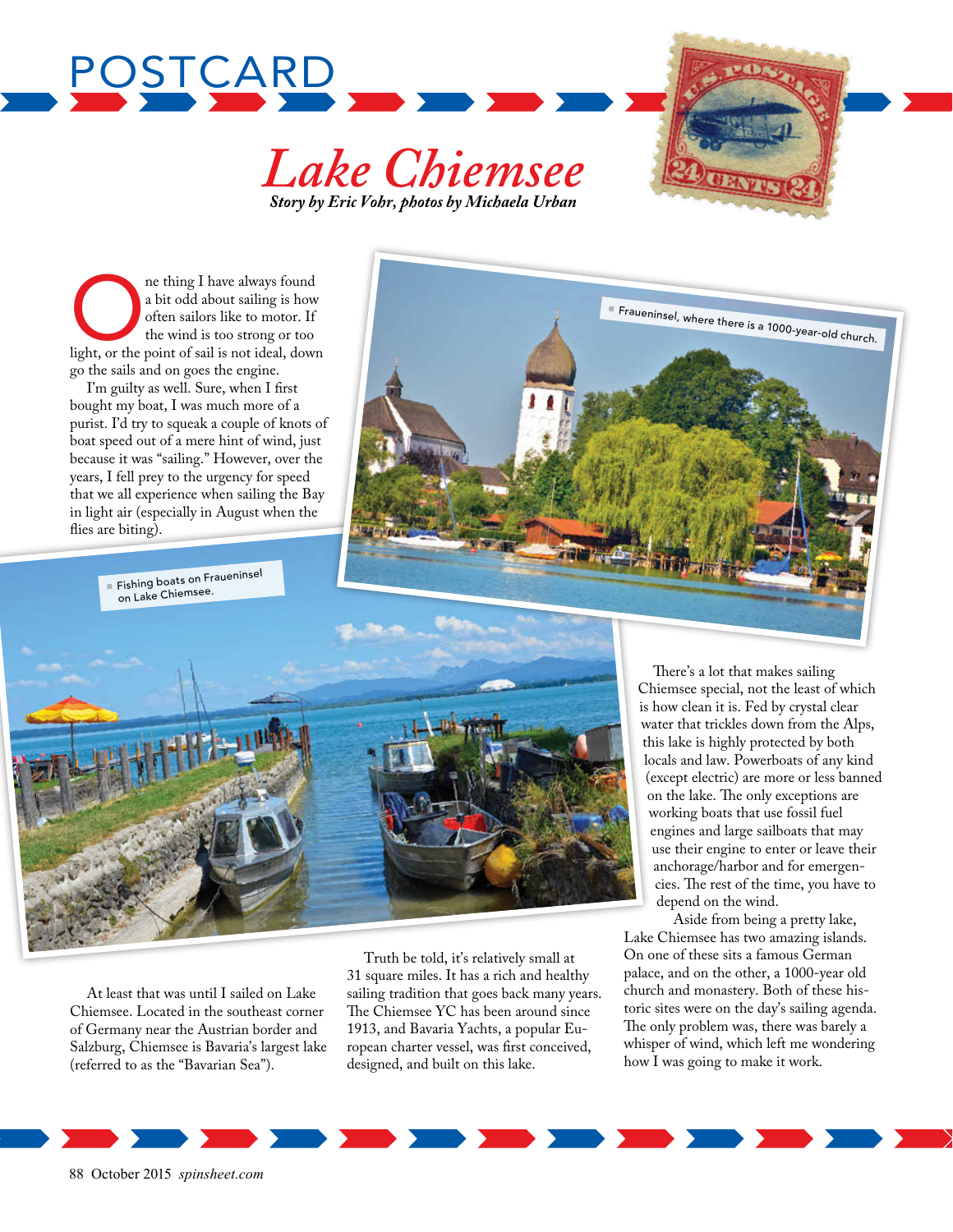

Back on the Chesapeake Bay where I keep my boat, there's no question this would have been a motoring day. On Lake Chiemsee, it was not an option. I shouldn't have been so concerned, as people have been sailing without engines for centuries. It's just that, as I said, I had grown so dependent on motors. I'd forgotten the simple joy of sailing.

As one would expect, little puffs of wind came and went, and we moved right along. Even better, instead of worrying about where we were going and when we would get there, I just enjoyed the ride and the time out on the water, especially as I was spared the noisy growl of the engine and the smell of diesel exhaust.

Before I knew it we were closing in on the dock on Herreninsel or "Man Island." The largest island on the lake, Herreninsel is home to New Palace. This "replica" of French King Louis XIV's Versailles was built in the 19th century by the same crazy Bavarian King Ludwig II who built Neuschwanstein Castle in Schwangau (the one for which Disneyland modeled its castle).

After an hour or so of touring the castle and grounds we headed back out on the lake, searching for more little puffs of wind to carry us over to the much smaller Fraueninsel "Woman Island." Here we toured a 1000-year-old, operational church and convent. So many worshipers have passed through the doors of this church that the stone threshold is worn down several inches.

The island is also home to a small fishing village where we grabbed a quick lunch of Lake Chiemsee smoked trout on a semmel (roll).

Instead of bobbing around like a cork, our peaceful day sailing took us to all the sites we wanted to visit, including a couple of the lake's sandy swimming beaches. The only time I thought we might have an issue was when we were heading back, and the wind completely died. The only concern was that we had to return the boat. That being said, on Lake Chiemsee, when the wind is light, everyone has to wait. Before I really even started to sweat it, I saw a little movement on the lake's glassy surface. My sails filled, and we gently rolled into the harbor.